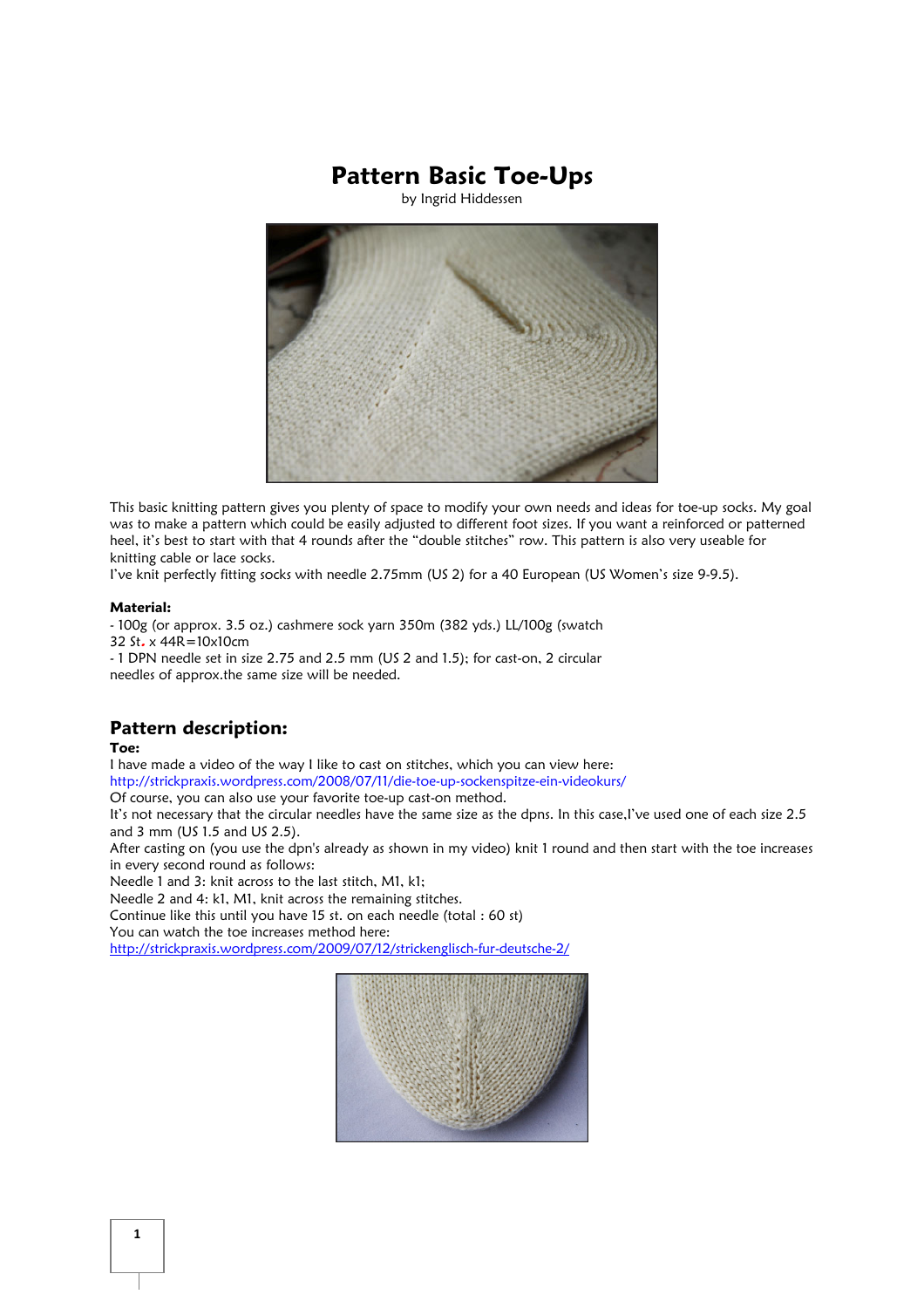#### Foot:

For size 40 knit up to 15 cm (6 inches) (from cast on stitches)in plain stockinette stitch (in my case 68 rounds) after casting on. Now you can start with the gusset.

#### Gusset increases:

Round 1:

Needle 1 (sole stitches): knit across to the last stitch, M1 left, knit 1; Needle 2 and 3 (instep stitches): knit in stockinette stitch; Needle 4 (sole stitches): k1, m1 right, knit across the remaining stitches Round 2: knit all stitches Repeat these 2 rounds until you have increased 13 stitches on each side. You now have a total of 56 sole stitches (28 stitches on needles 1 and 4). For the gusset increases you can look at these videos: http://strickpraxis.wordpress.com/2009/07/12/strickenglisch-fur-deutsche-2/ http://strickpraxis.wordpress.com/2009/07/13/strickenglisch-fur-deutschm1rm1bzunahmeaus-dem-querfaden/ It's always possible to adjust the total of 13 increases for a different-sized foot. Don't worry, you are already far on

the foot; 13 stitches aren't too much! For a longer foot, you can add more increases if you want to. You can also do fewer for a smaller foot.

One of the best things about knitting toe-up is that you can try on your sock at any time. Note: a nice alternative is to purl the gusset increases instead of knit.



Now you have 28 st. on each needle 1 & 4, and 15 on each needle 2 & 3. Starting point for the round end of the sole is the middle of the sole. We now are between Needle 1 and 4

### Round end of the sole

Our foot is round at the heel, we must have a round sole as well; we do that with short rows

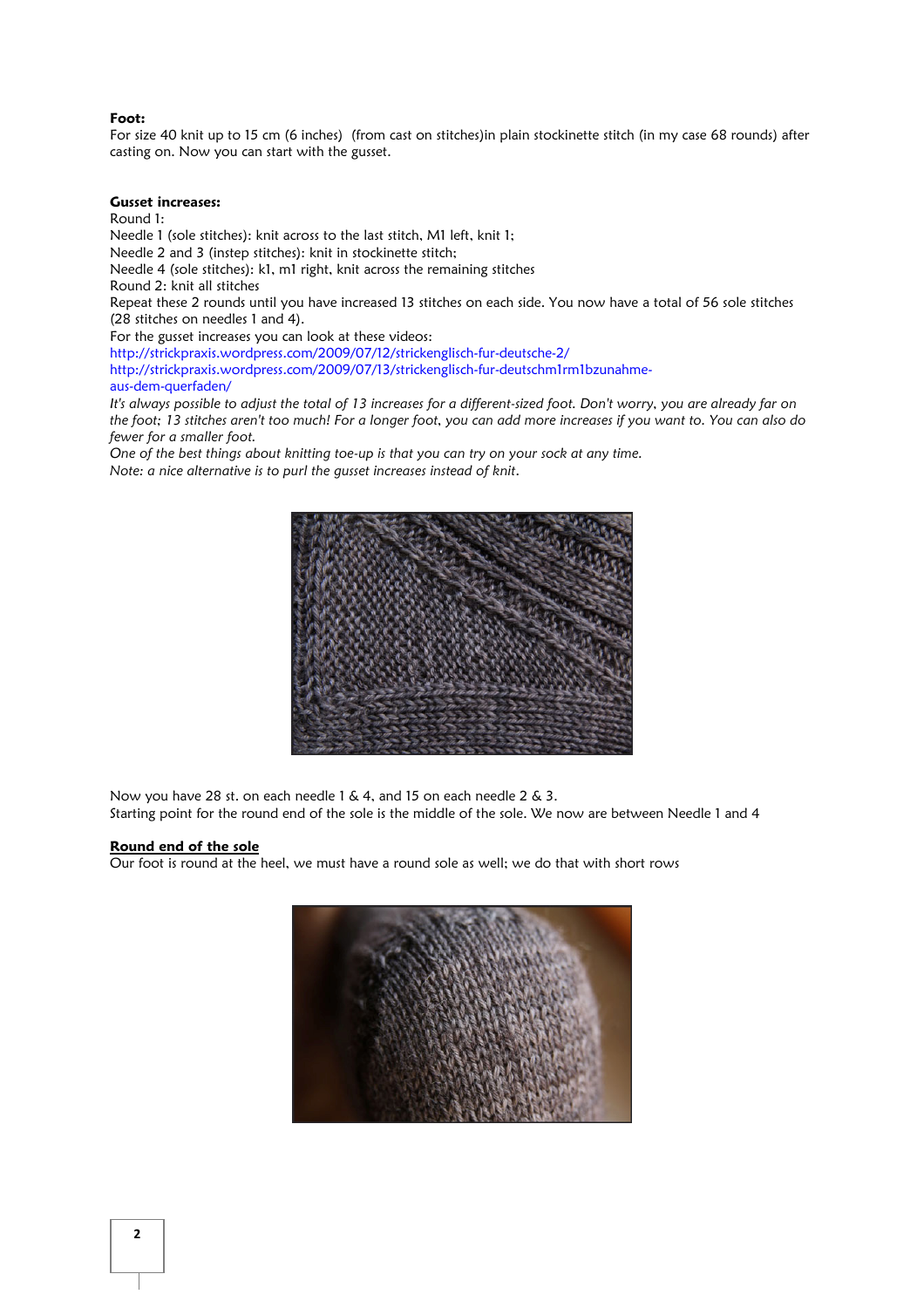## Heel turn:

The heel turn is done by knitting "double-stitches" in short rows on needle 1+4.

You start in the middle of the sole stitches, at the beginning of needle 1 as follows:

1st Row (RS): K15 stitches on needle 1, turn.

2nd Row (WS): start with one "double-stitch": insert the needle from right to left into the first stitch, slip stitch and yarn together, pull the yarn firmly to the back, so the stitch is drawn over the needle and is now "double". Holes might appear if the yarn is not drawn firmly enough, so try to keep it tight. Work the remaining 29 stitches purlwise, including the last stitch on needle 4, then turn.

3rd Row (RS): Work one "double-stitch" by bringing the yarn in front of work, slip first stitch as if to purl from left to right and pull the yarn again firmly to the back. Knit across the remaining 28 stitches, leaving the "double-stitch" unworked at the end of row on 1st needle, turn.

4th Row (WS): Work one "double-stitch", then purl across the remaining 27 stitches, leaving the "double-stitch" unworked at the end of row on needle 4, turn.

Continue in this manner until there are worked 7 "double-stitches" on each side, ending with a RS row, 16 stitches remaining in between.

#### Heel:

Knit 1 round across all the stitches (needle 1; needle 2 and 3; needle 4). Both "legs" of the "double-stitches" have to be knitted together as 1 stitch. End the row in the middle of the heel, at the beginning of needle 1. I've made a video of working ssk stitches, which you can see here:

http://strickpraxis.wordpress.com/2009/07/14/strickenglisch-abnahmen-k2togundssk/

Now you can start with knitting the heelflap back and forth on the heel stitches as follows: Knit 14, ssk , turn

Slip 1 stitch with yarn in front, purl 28, p2 tog, turn

Slip 1 stitch purlwise but with yarn in back, knit 28, ssk, (stitch before & stitch after the gap together ) turn

Slip 1 stitch with yarn in front, purl 27, p2 tog, turn

Repeat these rows until there are 15 stitches left on each needle.



The picture shows a heel flap with pattern

#### Leg:

Begin working in the round again. You can make extra stitches between needles 1 & 2 and 3 & 4 to avoid holes in the same way as you do with knitting a top down sock and decrease these extra stitches in the next round. Knit in plain stockinette as long as the desired length (in my case 48 rounds). Continue with a smaller size needles and knit 15 rounds of ribbing 1k/p1.

#### Binding off:

Personally, I like the elastic bind-off from the inside of the sock. It doesn't curl as much and you don't have to knit quite as loose to get a stretchy cuff.

Turn your work 180 °, so that you have the yarn on the left and the inside of the sock facing you, work the first 2 stitches in pattern, i.e. knit the knit stitches, purl the purl stitches, put them back on the left needle and knit them together through the back loops. Knit 1 stitch in pattern, put both back to the left needle and knit them together through the back loops. Repeat in this manner until all the stitches are bound off. You don't need to knit/purl loosely, this bind-off is stretchy

3